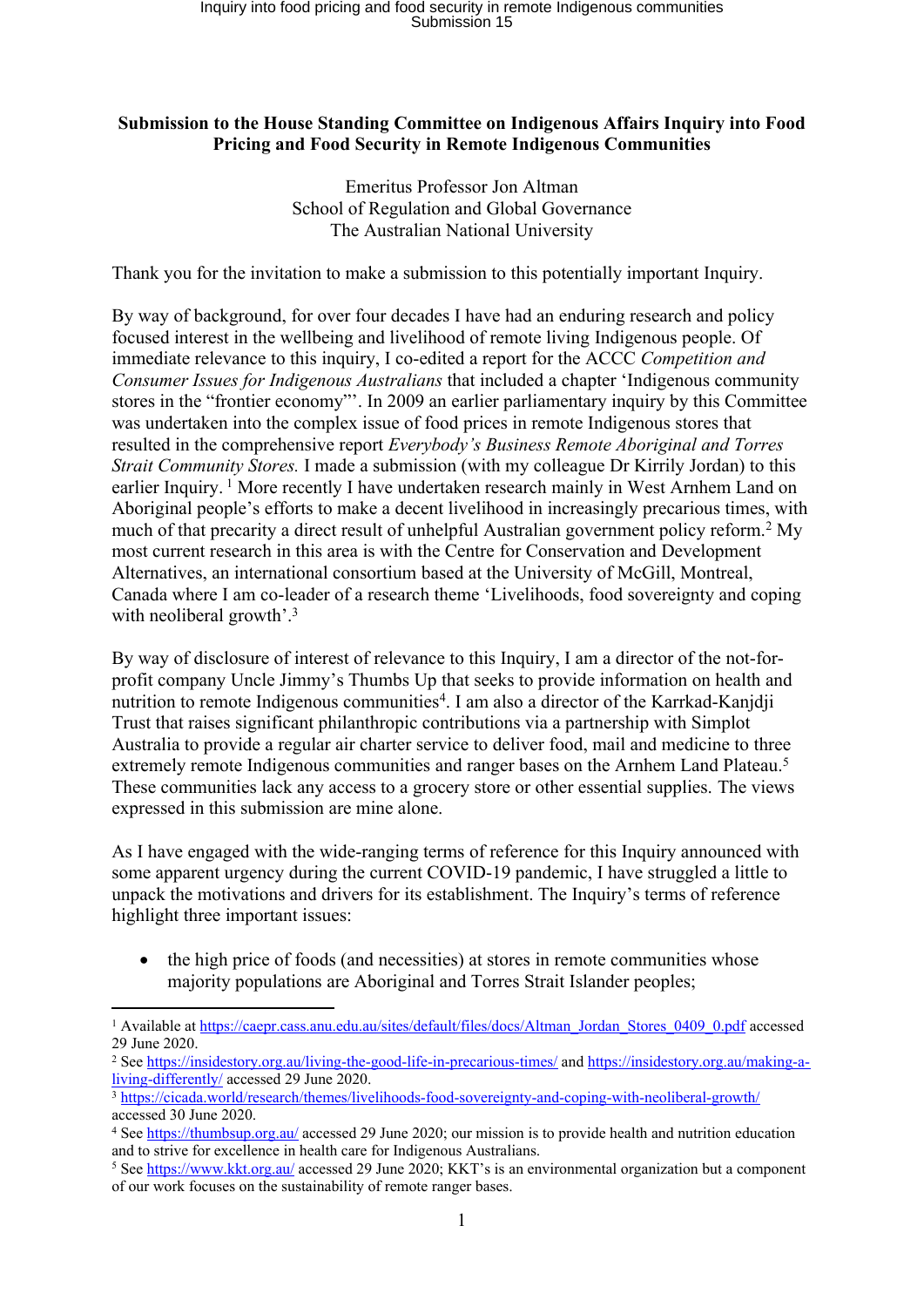# Inquiry into food pricing and food security in remote Indigenous communities Submission 15

- the issue of food security, which is directly linked to food prices, but is also directly linked to the availability of commodities for purchase at stores; people's cash income levels and accessibility essential for purchasing; and their ability to access foods outside store contexts, what is sometimes referred to as 'food sovereignty' especially when people exercise their native title rights and interests to access bush foods for domestic non-commercial purposes; and
- the issue of possible price gouging indicating concern that during the global COVID-19 pandemic crisis, acknowledged in Australia since early 2020, there might have been unethical or unconscionable increases in price at stores in remote Indigenous communities, mainly of goods in short supply.

The Minister for Indigenous Australians the Hon. Ken Wyatt clearly sees these three issues as directly linked, although his reference surprisingly does not mention the COVID-19 pandemic at all or the urgency of the Inquiry that has required rapid-response submissions in a month. In my view these three sets of issues need to be separated into a tripartite framing if they are to be systematically addressed. While there are clearly links between these issues, there are also conceptual, temporal and practical differences, with some being more amendable to government intervention than others. There is also a need to distinguish between the before-COVID and after-COVID periods.

The issue of higher **food prices** at remote Indigenous communities is primarily the consequence of long term and structural/systemic factors that include the historic establishment of these communities as missions and government settlements by colonial policy and practice, not market forces; the small size of these communities; and their extraordinary geographic isolation, mainly in desert and tropical Australia, among other highly localised factors. **Price gouging** on the other hand, where and if it occurs, is likely a short-term and incidental consequence of the COVID-19 pandemic and associated lockdown of people in remote communities under the Commonwealth Biosecurity Act 2015 (between March and June 2020) and panic buying that might have created acute shortages. The third issue of **food security** which is linked to longer term health and wellbeing is far more complicated, reflecting the dependency, deep poverty and associated disempowerment experienced by many Indigenous Australians living in remote circumstances.

I want to briefly address each of these issues in turn before making some recommendations for the Committee's consideration.

## *Food prices*

There is a great deal of empirical and historic information about the comparative prices at stores in Indigenous communities. The most comprehensive survey carried out over the past 19 years is the Northern Territory (NT) Market Basket Survey sponsored by the NT Department of Health that has recently (24 June 2020) reported outcomes from its 2019 survey that covered 58 remote stores (reduced from 71 stores in the  $2017$  survey).<sup>6</sup> The survey which I am sure the Committee will examine in great detail distinguishes a Healthy Food Basket (HFB) from a Current Diet Basket (CDB). Overall it shows that at remote stores the HFB was 56% higher in price than at an urban supermarket and 6% higher than an urban corner store, while the CBD was 40% and 8% higher. In all contexts surveyed the HFB was lower than the CBD, but at remote stores this differential was lowest at 8% higher. A recent review of all studies of 'healthy' food baskets found that they were 20–60% more expensive

<sup>6</sup> See <https://data.nt.gov.au/dataset/nt-market-basket-survey-2019> accessed 29 June 2020.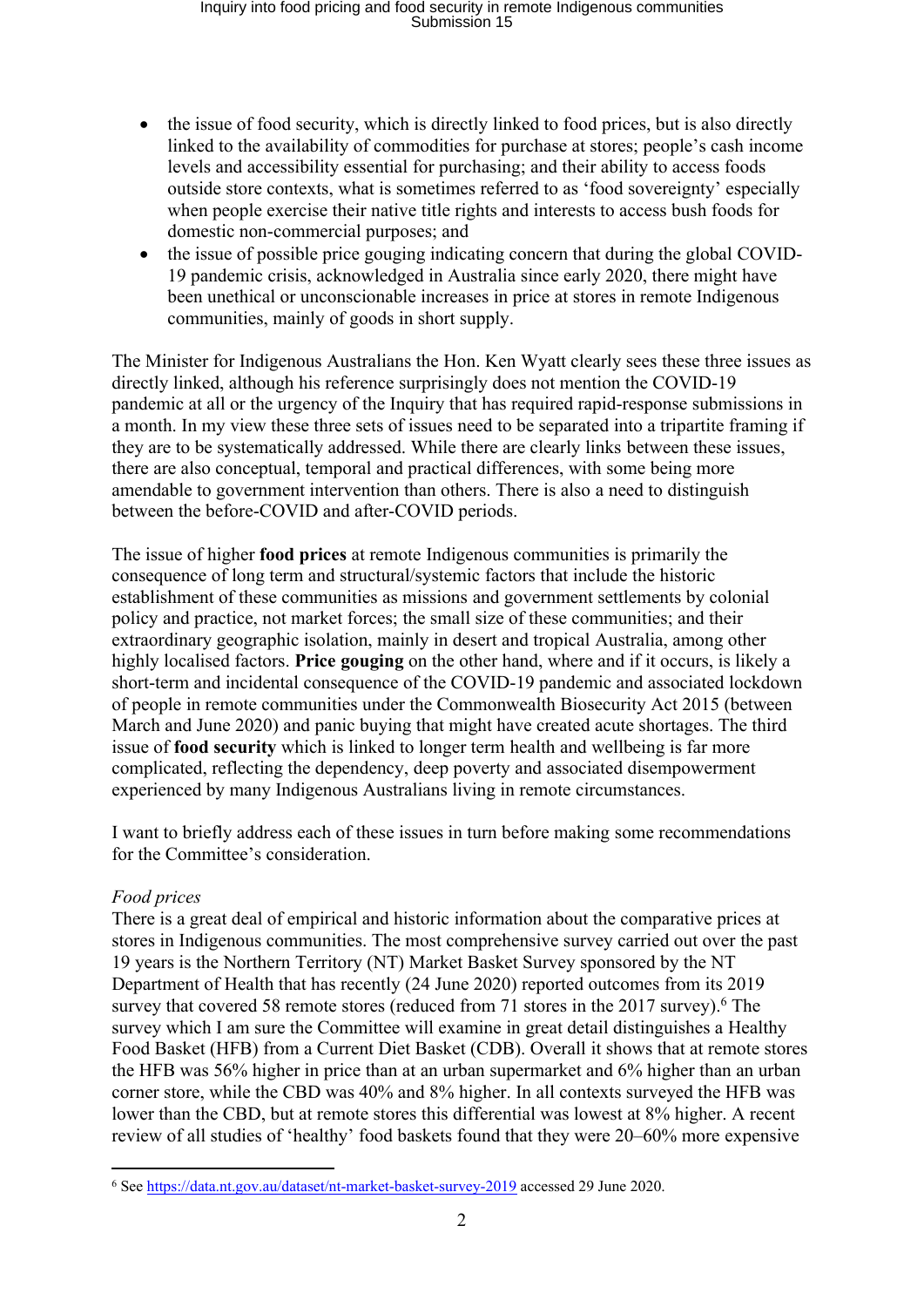in very remote situations.<sup>7</sup> A study that I was involved in included in this systematic review used point of sale data at 20 remote NT stores and found that products were on average between 60% and 68% higher than advertised prices in Darwin and Adelaide.<sup>8</sup>

The key issue is not whether prices in remote stores are higher, which they invariably are, but whether the differentials are 'reasonable'. This is a difficult question to answer for many reasons. The only official information that I am aware of on the number of remote stores remains the Community Housing and Infrastructure Needs Survey last conducted by the ABS in 2006.<sup>9</sup> The key salient features of this survey was that 1,112 of 1,187 discrete Indigenous communities (94%) were located in remote and very remote Australia (Australian Standard Classification Regions that cover about 86% of terrestrial Australia). Most of these communities today are located on Indigenous titled lands under land rights or native title regimes. In total just 175 of these discrete Indigenous communities (so defined because more than 50% of the population is Indigenous) hosted a public facility termed a store. Of these 1,187 communities, 865 had less than 50 residents and only 4 of these smallest communities (0.5%) had a store, with the proportion of communities with stores rising as communities became larger: 88% of communities with a population over 200 had at least one store with several of the 17 largest discrete communities with a population of over 1,000 having several store and food outlets.

Some abiding structural features of these communities invariably made their store-sourced products more expensive with remoteness and small size being paramount. Stores also varied in corporate form. The NT Market Basket Survey differentiates three types: community owned and managed, likely not-for-profit, stores; private, and likely for-profit, stores; and those managed or owned by a store group like Outback Stores, an Australian government funded company. The NT Market Basket Survey conducted between June and August 2019 (that is, before the COVID-19 pandemic) is data rich and deserves careful statistical analysis that the NT Department of Health or other submissions might provide the Inquiry.

Significantly, there is a difference of about 60% between the cheapest and most expensive stores which assuming similar levels of household income across the 58 surveyed communities is a wide range; and the number of Indigenous staff employed by stores varied from zero to 30, also a wide range. The NT Market Basket Survey gives detailed feedback to participating stores on their comparative performance. What is deemed to be an acceptable amount for a Healthy Market Basket ranging from \$680 a fortnight to \$1,150 a fortnight for customers who as I will show below are often deeply impoverished is difficult to determine. This is especially the case because point-in-time surveys of store prices are highly abstract instruments devised as in the NT Market Basket Survey, for a hypothetical family of six. This is a fundamental problem that has not been addressed despite a recommendation in the 2009 *Everybody's Business* report for the inclusion of Indigenous communities and an identifier in the Household Expenditure Survey, a recommendation that has not been taken up by the government or ABS.

<sup>8</sup> Ferguson, M., O'Dea, K., Chatfield, M., Moodie, M., Altman, J. and Brimblecombe, J. (2016). 'The comparative cost of food and beverages at remote Indigenous communities, Northern Territory, Australia',

*Australia and New Zealand Journal of Public Health*, 40 (S1): S21-S6.

<sup>7</sup> Lewis, M. and Lee, A. (2016). 'Costing 'Healthy' Food Baskets in Australia - A Systematic Review of Food Price and Affordability Monitoring Tools, Protocols and Methods', *Public Health Nutrition* 19 (16): 2872–2886.

<sup>9</sup> See <https://www.abs.gov.au/ausstats/abs@.nsf/mf/4710.0> accessed 29 June 2020.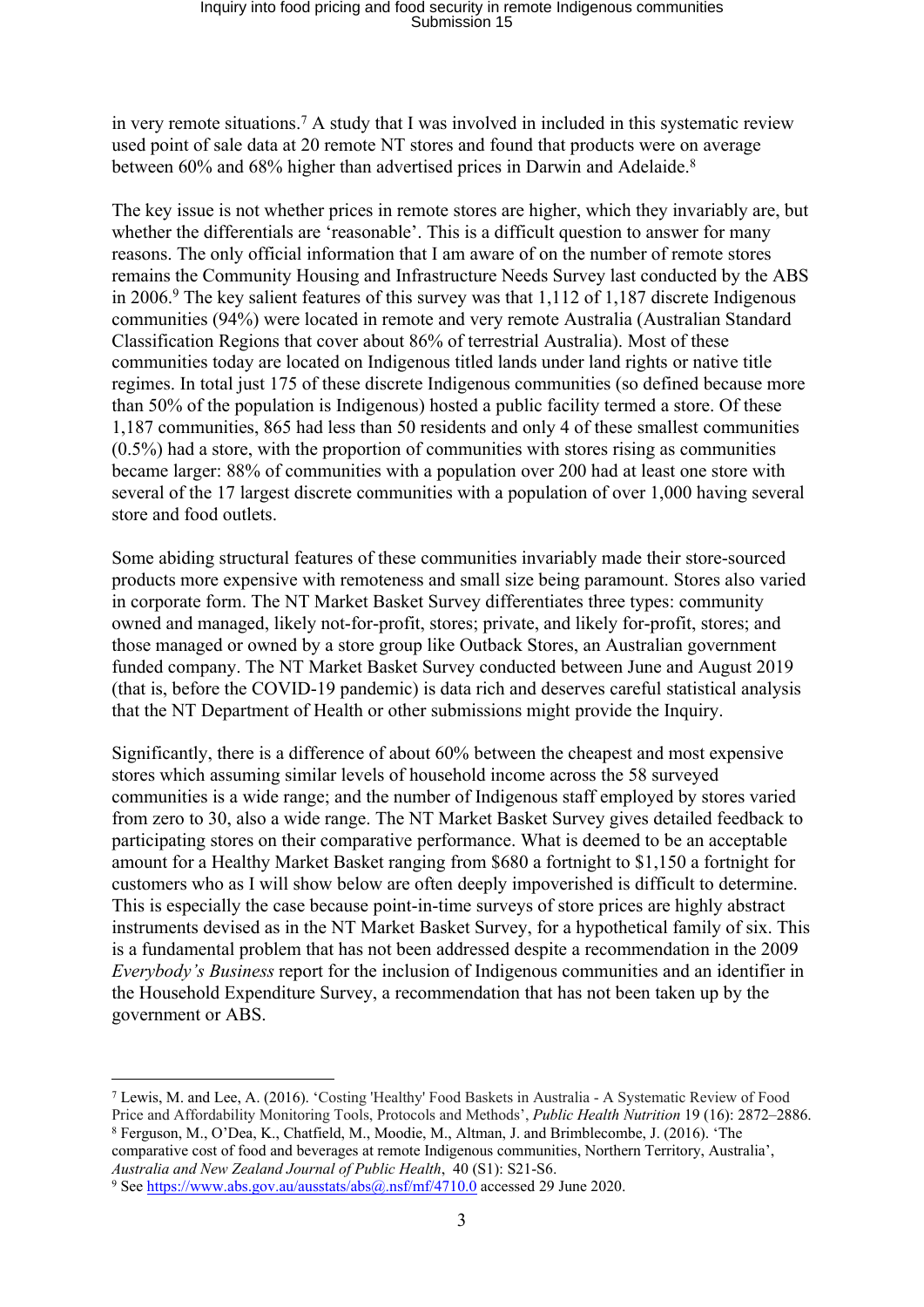It seems likely that many factors besides corporate and governance forms, community size and location could influence prices. Some that I am aware of from research with stores mainly in Maningrida include the additional costs of variable labour costs and availability of qualified staff; variable store lease payment arrangements that might in some cases be charged at commercial rates while stores operate as social enterprises; the number of communities in the region that have no stores and need to be remotely supplied; and the additional costs associated with the management of pilfering, mainly by kids who are likely hungry. The reasons for the variation in prices between remote stores is a potentially important area for urgent research that might provide guidance on best-practice to ensure prices are at the lower rather than higher range of the scales that have been documented.

#### *Price gouging*

The question of price gouging as noted is likely associated with acute shortage of supply linked to consumer stockpiling that can be managed ethically with quantitative limitations on items available per customer as has occurred in capital cities; or unethically and potentially illegally with excessive price rises to profiteer and stem demand. This is very much a COVID-19 crisis related issue.

It is unclear from publicly available information if this has been a significant issue for stores in remote Indigenous communities during the COVID-19 pandemic period. In the early days of community lockdown under the Commonwealth Biodiversity Act 2015 from March 2020 there was a report of extreme shortage and possible price gouging at Barunga in the Northern Territory. <sup>10</sup> On the other hand a report from Maningrida<sup>11</sup> and communications that I have had with Aboriginal colleagues and community staff including the CEO of the Maningrida Progress Association (MPA) report no price gouging or shortages, although there is a high degree of variation in local prices. Indeed, the CEO of the MPA anticipating panic buying, as seen in metropolitan centres, ordered additional supplies from wholesalers, including of toilet tissue, that was never required. This was despite expenditure at the store increased rapidly from additional income made available to welfare recipients and others from late March 2020.

It is noteworthy that on 30 March 2020 Health Minister Greg Hunt made price gouging for essential goods illegal under the Biosecurity (Human Biosecurity Emergency) (Human Coronavirus with Pandemic Potential) (Essential Goods) Determination 2020<sup>12</sup> but chose not to include basic foods in remote Indigenous communities (or elsewhere) in this determination. And the ACCC has made it clear that while it plays no role in setting prices in Australia, cases of extreme price gouging might be prosecutable as unconscionable conduct under Australian Consumer Law. <sup>13</sup> It will be interesting to see if any empirical evidence is tendered to the inquiry of price gouging.

## *Food security*

The most significant issue raised by this Inquiry relates to food security. As already noted, this is a complex issue that can refer to the availability of foods in stores; to the affordability

<sup>10</sup> [https://www.sbs.com.au/nitv/article/2020/04/01/remote-aboriginal-community-runs-out-supplies-one-day](https://www.sbs.com.au/nitv/article/2020/04/01/remote-aboriginal-community-runs-out-supplies-one-day-panic-buying)[panic-buying](https://www.sbs.com.au/nitv/article/2020/04/01/remote-aboriginal-community-runs-out-supplies-one-day-panic-buying) accessed 30 June 2020.

<sup>&</sup>lt;sup>11</sup> <https://arena.org.au/covid-comment-from-the-forgotten-corners-of-remote-australia/> accessed 29 June 2020.

<sup>12</sup> <https://www.legislation.gov.au/Details/F2020L00355> accessed 27 June 2020.

<sup>13</sup> [https://www.natlawreview.com/article/covid-19-australia-government-bans-price-gouging-exploitative](https://www.natlawreview.com/article/covid-19-australia-government-bans-price-gouging-exploitative-exports-personal)[exports-personal](https://www.natlawreview.com/article/covid-19-australia-government-bans-price-gouging-exploitative-exports-personal) accessed 29 June 2020.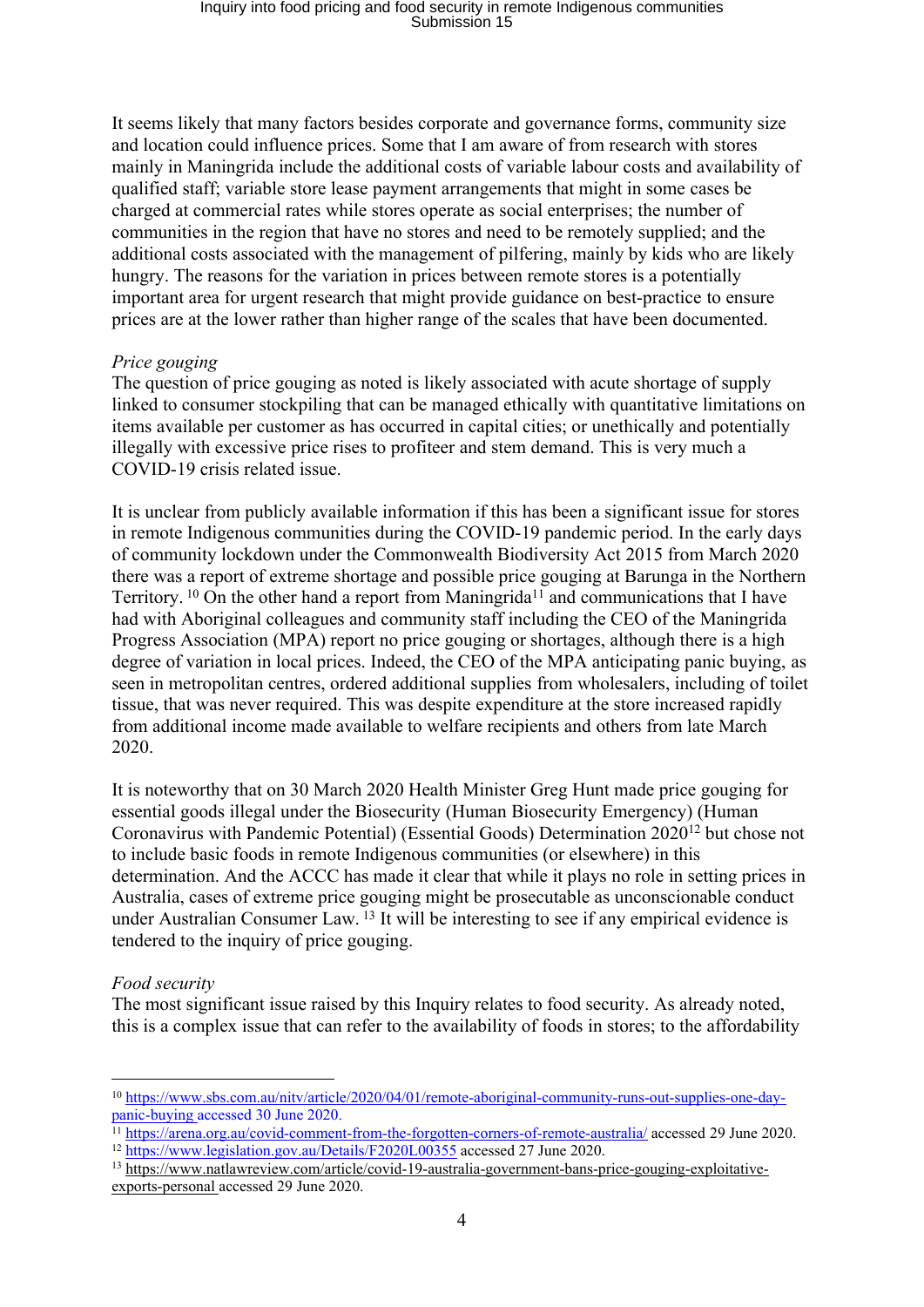of available foods; and to the broader issue of being able to secure access to foods not just from stores, but also by self-provisioning.

On the first issue of food availability, it needs to be reiterated as outlined above that over 800 discrete Indigenous communities, most with populations of less than 50 persons, have no store at all which clearly hampers availability to purchased food. Many of the residents of these communities need to travel to purchase food and essential goods at stores elsewhere; or are supplied on a regular or occasional basis by stores in larger communities via a hub and spokes model or by other means. At times such supply requires a price surcharge for additional transportation costs that is not evident in surveys such as the NT Market Basket Survey.

In terms of food availability, the 2019 NT Market Basket Survey indicates that aside from two outliers in central Australia, almost all stores surveyed had 90% plus availability of the Healthy Food Basket. The survey also indicates that there is a relatively high availability of healthy food, and there are few examples of fruit and vegetable quality being poor or mouldy/rotten with most being in good and fair condition.

A far more significant issue is whether the food that is available is affordable. There is a growing body of evidence from the census and surveys that the extreme poverty evident at remote and very remote Indigenous communities is likely to make much expensive store food inaccessible and unaffordable owing to lack of income for purchasing; and that this in turn is likely to result in hunger and poor health. These dire circumstances of extreme poverty can be readily demonstrated with statistics from the pre-COVID-19 period.

Francis Markham and Nicholas Biddle from the ANU show that in very remote Australia more than half Indigenous people live in households below the poverty line; in this jurisdiction poverty rates have increased in the last two intercensal periods 2006–2016. This is partly because the employment disparity between Indigenous and other Australians has grown. In very remote Australia, as the non-Indigenous employment rate has hovered about 80% between 2006 and 2016, the Indigenous rate has declined from nearly 50% to just over 30%. In remote Australia, not only is the disparity between Indigenous and non-Indigenous employment rates growing and the absolute rate of Indigenous employment has declined to the extent that only three in ten Indigenous adults are in paid work.<sup>14</sup> What is of great concern is that reform of government employment programs in remote Australia and especially the abolition of the Community Development Employment Projects (CDEP) scheme has exacerbated this situation. Furthermore, the Community Development Program introduced by the Abbott government from 1 July 2015 is deepening poverty by applying over 500,000 No Show No Pay penalties to Indigenous people who do not turn up for Work for the Dole or training activities.<sup>15</sup>

Much of this information was summarised by Francis Markham and me in a submission in 2019 to the Senate Standing Committee on Community Affairs Inquiry into the Adequacy of Newstart in Australia. We noted that for the first time since measurement began after the

<sup>14</sup> All statistics from Markham, F., and Biddle, N. (2018). *Income, poverty and inequality* (2016 Census Paper No. 2). Available at Centre for Aboriginal Economic Policy Research, ANU website:

<http://caepr.cass.anu.edu.au/research/publications/income-poverty-andinequality> accessed 29 June 2020. <sup>15</sup> See Fowkes, L. (2019). *The application of income support obligations and penalties to remote Indigenous Australians, 2013–2018* (Working Paper No. 126) available at <https://doi.org/10.25911/5c6e71dd22f05> accessed 29 June 2020.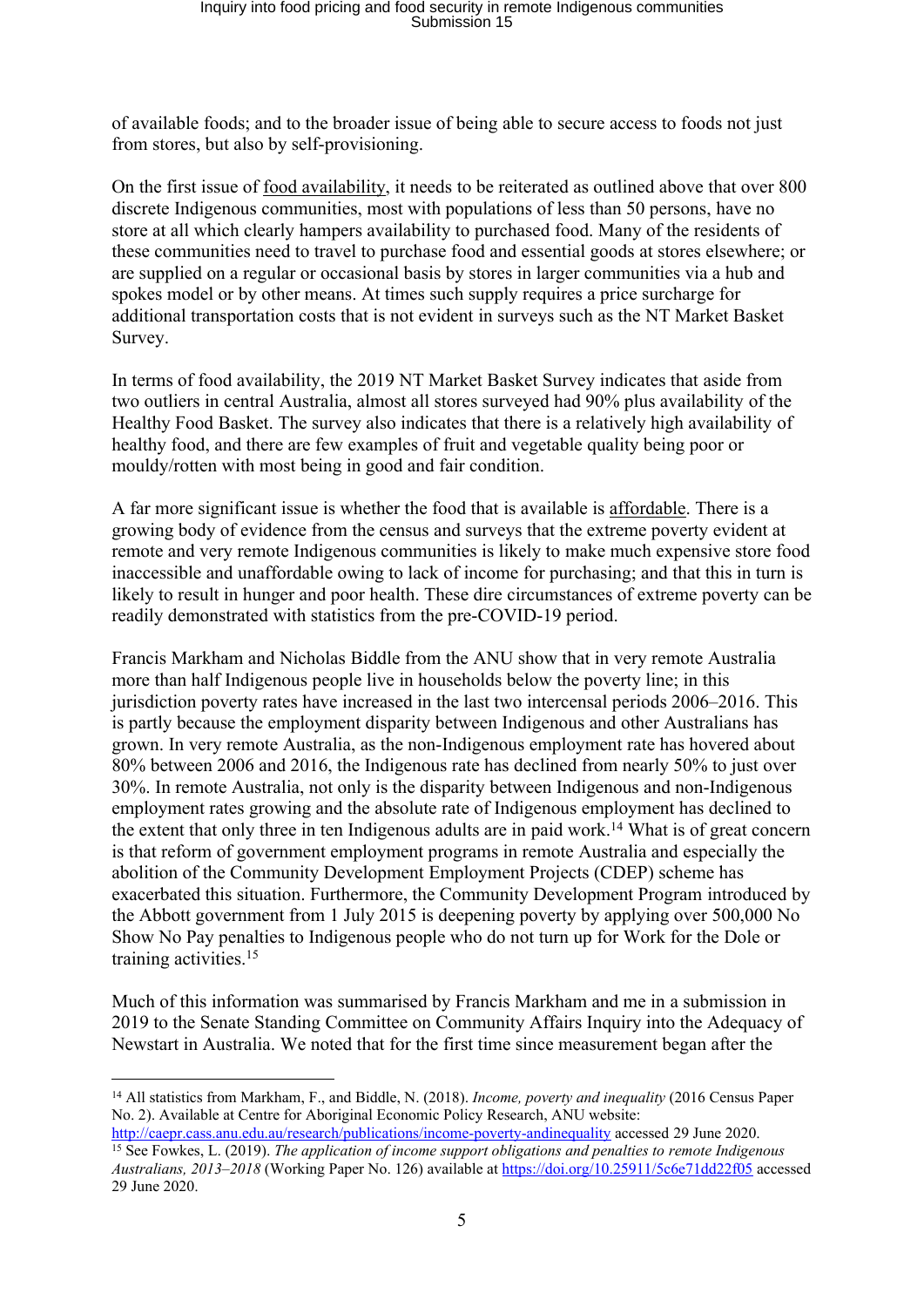Henderson Poverty Inquiry in the late1970s, Indigenous poverty rates in very remote Australia in 2016 were above 50%. We also noted that this situation is likely to have been even further exacerbated since then by the continual application of financial penalties on unemployed people subject to the CDP scheme that further reduced incomes by a conservatively estimated 4.5%–6%.<sup>16</sup>

There are two dire consequences of this combination of high store food prices, where Indigenous welfare recipients must shop owing to income management measures like the BasicsCard and their extremely low incomes.

First people experience food insecurity and go hungry. This is something that is reported in the 2018–19 Aboriginal and Torres Strait Islander Health Survey where 43% of respondents reported that they had run out of food and could not afford to buy more in the last 12 months.<sup>17</sup> This has also been reported to me in research that I have undertaken in West Arnhem where for the first time since 1979 people have openly talked about food shortages; and I have observed people struggling to either purchase enough food from the store or procure enough food from the bush.<sup>18</sup>

Second, as Francis Markham and I noted in our submission to the Senate Adequacy of Newstart Inquiry using available epidemiological evidence it is estimated that between onethird to half of the life expectancy gap between Indigenous and non-Indigenous Australians in the Northern Territory is the result of poverty.  $19$  A reduction in the life expectancy gap between Indigenous and non-Indigenous Australians, a central plank of government policy, will not occur while Indigenous people in remote Australia live in such dire poverty and experience food insecurity.

Finally, there is the issue of food sovereignty and self-provisioning. Indigenous people in remote Australia have increasingly struggled to access bush foods and this has contributed to food insecurity. This is a complex issue that I can only summarise here.

There is no indication in the NT Market Basket Survey if locally produced foods are available at stores. Certainly, there are situations that I am aware of especially from my longterm fieldwork in the Maningrida region where locally produced wild foods including fish and bush fruits and vegetables are available in stores for purchase<sup>20</sup>; and historically and today a small number of local abattoirs provide meat to local and regional stores.

But there is very little current information available on the extent that people can selfprovision by deploying their native title rights under s.211 of the Native Title Act that allows hunting, fishing and gathering to satisfy personal, domestic or non-commercial communal needs. Nor is there reliable information available on the significance of such food sovereignty

<sup>16</sup> Submission no. 77 at

[https://www.aph.gov.au/Parliamentary\\_Business/Committees/Senate/Community\\_Affairs/Newstartrelatedpaym](https://www.aph.gov.au/Parliamentary_Business/Committees/Senate/Community_Affairs/Newstartrelatedpayments/Submissions) [ents/Submissions](https://www.aph.gov.au/Parliamentary_Business/Committees/Senate/Community_Affairs/Newstartrelatedpayments/Submissions)

<sup>&</sup>lt;sup>17</sup> Data kindly provided by Dr F Markham who interrogated NATSIHS using Tablebuilder.

<sup>&</sup>lt;sup>18</sup> Altman J.C. (2018). 'The main thing is to have enough food': Kuniniku precarity and neoliberal reason'. In C. Gregory and J.C. Altman (eds) *The Quest for the Good Life in Precarious Times*, ANU Press, Canberra available at <http://press-files.anu.edu.au/downloads/press/n4189/html/ch08.xhtml> accessed 29 June 2020.

<sup>19</sup> Zhao, Y., Wright, J., Begg, S., and Guthridge, S. (2013). Decomposing Indigenous life expectancy gap by risk factors: A life table analysis. *Population Health Metrics*, *11* (1): 1. <https://doi.org/10.1186/1478-7954-11-1> accessed 29 June 2020.

<sup>20</sup> See <https://maningridawildfoods.com/> accessed 29 June 2020.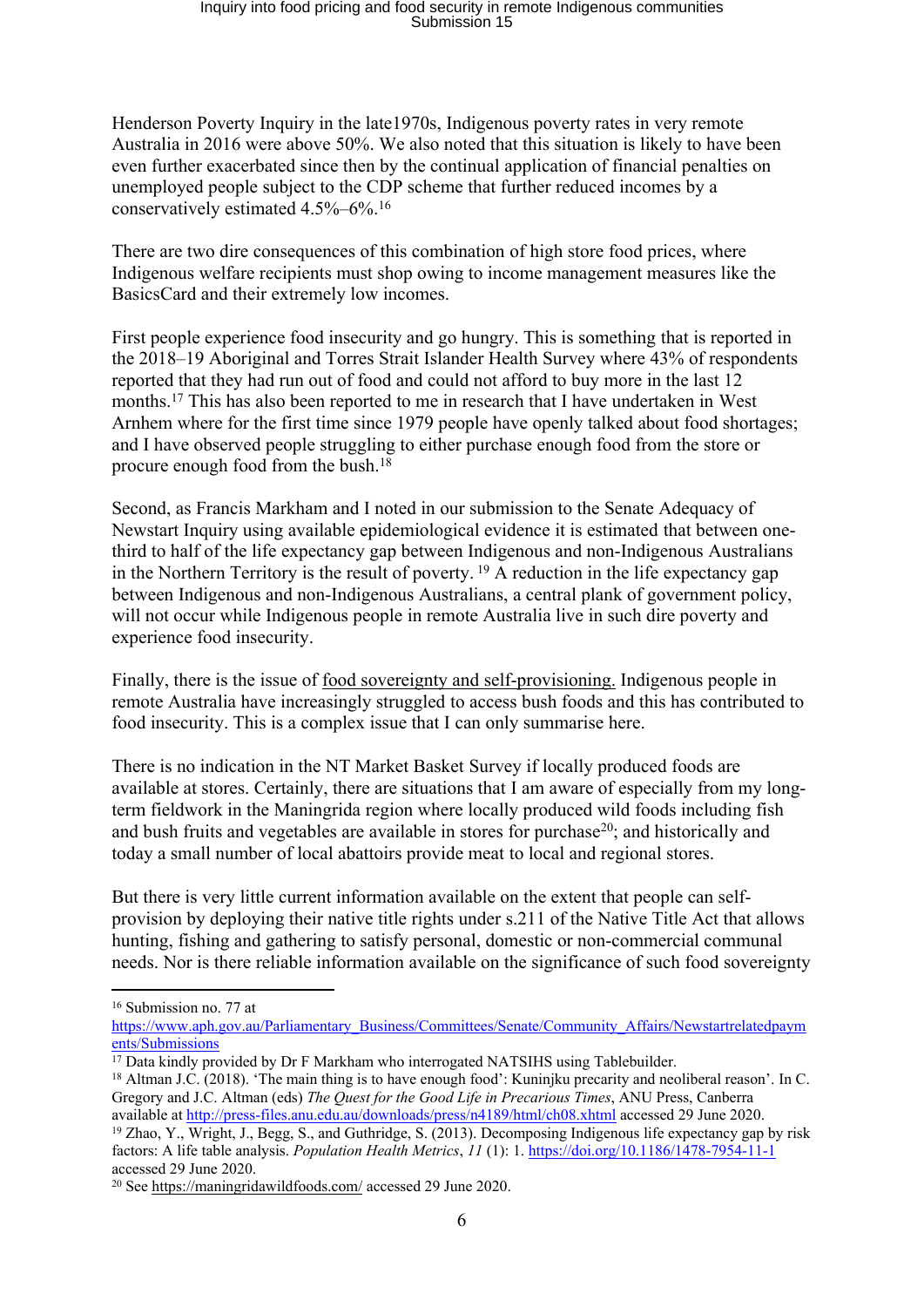either to dietary intake or the wellbeing and livelihood of individuals, families and households. The information that is available from the National Aboriginal and Torres Strait Islander Social Survey (NATSISS) tells us a little about self-reported participation in such activity, but nothing about the contribution of such self-provisioning to diets or well-being. The information on hand is now somewhat dated and indicates that 72% of adults in remote Australia participated in fishing, hunting or the gathering of wild foods in 2008; and 79% reporting such participation in 2014. It is noteworthy that statistical interrogation of the 2008 NATSISS indicated that such self-provisioning activity is significantly higher in remote (71.7%) than non-remote (41.5%) Australia and significantly higher for those employed in the CDEP scheme  $(81.9\%)$  than employed elsewhere  $(53.6\%)$  or not employed  $(45.2\%)$ <sup>21</sup> The implication here is that access to resources and discretionary time are important to selfprovisioning.

What is clear is that since the advent of the Community Development Program in 2015 its mutual obligation requirements that people worked 25 hours per week, five days a week (now reduced to 20 hours per week) year-round intentionally or unintentionally limits possibilities for self-provisioning on country. So the majority of Indigenous adults who do not have formal employment are caught in a destructive cycle: living in deep poverty and working-forthe-dole and purchasing expensive food from stores under mandatory income management regimes condemns them to bare life and simultaneously precludes possibilities to supplement food intake by self-provisioning. Such activity requires access to expensive transport (vehicles and boats) and hunting and fishing equipment as well as vehicle and gun licences. This inability to access bush foods is greatly exacerbated by the growing ambivalence of governments to support Aboriginal people living at outstations and homelands over the past decade.

The arrival of the COVID-19 pandemic in Australia has afforded the nation a rare moment to pause business as usual and reflect anew on the efficacy of policies and programs. This is a timely juncture for remote Indigenous Australia at the end of a decade when the policy instruments deployed to reduce measured disparities under the Closing the Gap framework have failed most spectacularly in these contexts.

The arrival of the COVID-19 pandemic initially raised grave concerns that Indigenous people in remote Australia would be especially vulnerable. But as I have noted in submission to the Senate COVID-19 Inquiry (along with a number other researchers now) these dire predictions have not eventuated, with the latest available information indicating that there have been zero COVID-19 cases notified among Aboriginal and Torres Strait Islander persons in remote and very remote Australia.<sup>22</sup>

Paradoxically, the food security situation in remote Indigenous Australia has improved markedly in the post-COVID-19 pandemic period as the Australian government has extended its economic support packages to Indigenous people as Australian citizens. So not only is there no COVID-19 in remote Australia (to date), but Indigenous community incomes have dramatically

<sup>21</sup> Altman J.C., Biddle, N. and Buchanan G. (2012). 'The Indigenous hybrid economy: Can the NATSISS adequately recognise difference?' in B. Hunter and N. Biddle (eds) *Survey Analysis for Indigenous Policy in Australia: Social Science Perspectives*, ANU Press, Canberra available at [https://openresearch](https://openresearch-repository.anu.edu.au/bitstream/1885/58709/13/ch091.pdf)[repository.anu.edu.au/bitstream/1885/58709/13/ch091.pdf](https://openresearch-repository.anu.edu.au/bitstream/1885/58709/13/ch091.pdf) accessed 29 June 2020. <sup>22</sup>[https://www1.health.gov.au/internet/main/publishing.nsf/Content/1D03BCB527F40C8BCA258503000302EB/](https://www1.health.gov.au/internet/main/publishing.nsf/Content/1D03BCB527F40C8BCA258503000302EB/$File/covid_19_australia_epidemiology_report_18_fortnightly_reporting_period_ending_7_june_2020.pdf) [\\$File/covid\\_19\\_australia\\_epidemiology\\_report\\_18\\_fortnightly\\_reporting\\_period\\_ending\\_7\\_june\\_2020.pdf](https://www1.health.gov.au/internet/main/publishing.nsf/Content/1D03BCB527F40C8BCA258503000302EB/$File/covid_19_australia_epidemiology_report_18_fortnightly_reporting_period_ending_7_june_2020.pdf) accessed 26 June 2020.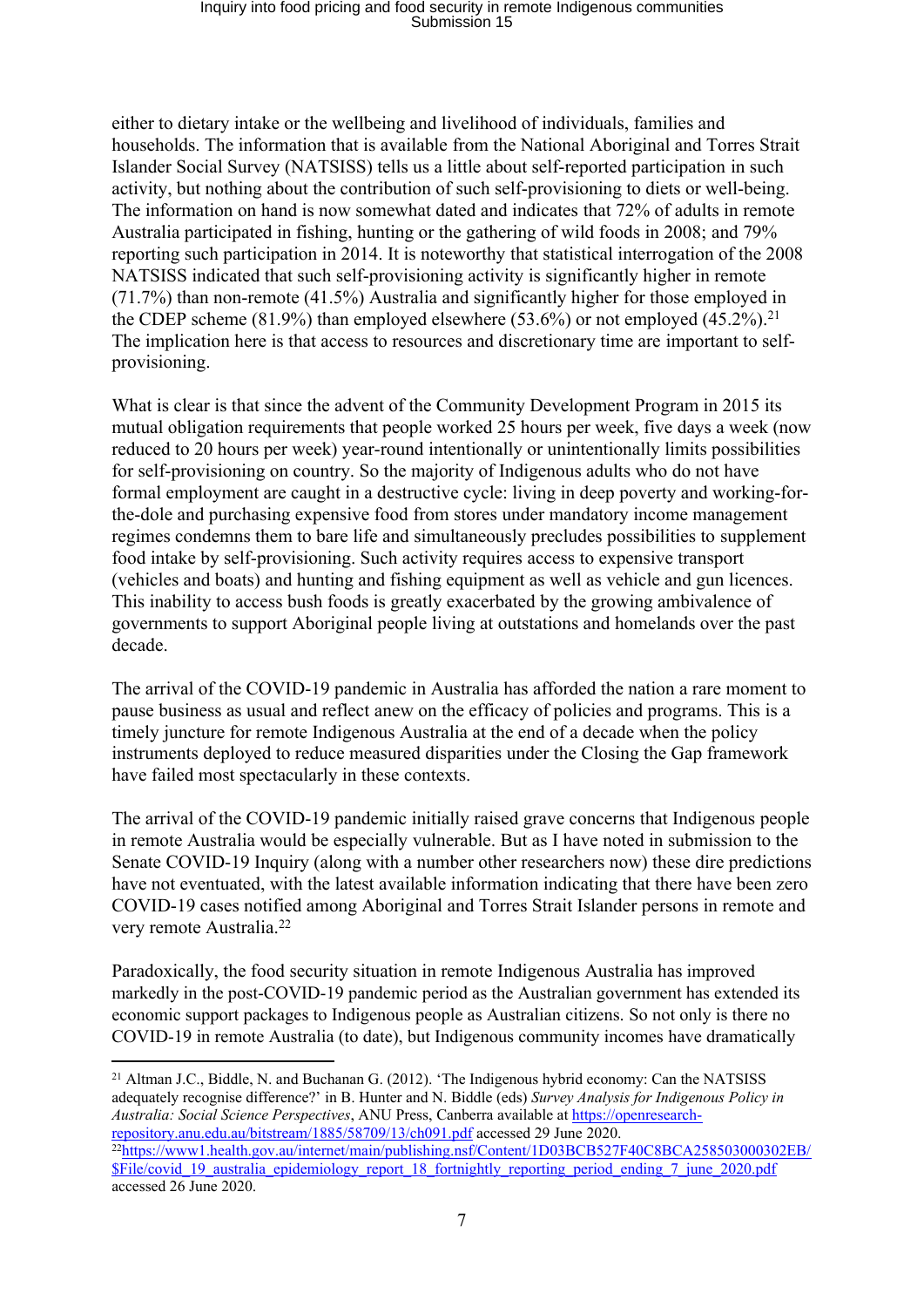increased owing to the payment to welfare recipients of the one-off economic support payment of \$750 from late March 2020, the payment of the COVID supplement of \$550 per fortnight from late April 2020, and the availability of accumulated superannuation funds for some. On top of this, and despite early opposition from Minister Wyatt, social distancing requirements saw the cessation from March 2020 of onerous mutual obligation requirements for those on the Community Development Program that is limited in its geographic coverage to regional and remote Australia. This has liberated Indigenous people to return to homelands and participate in self-provisioning without risk of poverty-deepening penalties for breaching.

Communications that I have had with Indigenous and non-Indigenous residents of the remote community of Maningrida and its hinterland in Arnhem Land since March 2020 substantiate these observations. People report more income, more purchase of food, less hunger and less stress about having enough income for shopping. The CEO of the Maningrida Progress Association, one of three stores in the community, reports that in the three months from April–June 2020 store expenditures have increased by 35% over the same period in 2019. With reduced pressure to meet work-for-the dole and training obligations there are reports of enhanced residence at homelands, less pressure on housing in the township and greater access to bush foods. The destructive cycle that I described earlier has very quickly become a virtuous cycle with likely improvements in wellbeing that it is obviously too early to rigorously quantify. In my conversations and email communications there is a deep sense of relief even euphoria that what was feared as a potential human disaster has at least in the short-term ended up as greatly enhanced food security from the store and from the bush.<sup>23</sup>

In concluding our submission to the 2009 Inquiry into the price of food in remote stores, Kirrily Jordan and I noted a tendency for such Inquiries to focus on identified issues of legitimate policy concern, while at the same time overlooking the need for the holism that is required to address the politico-economic structural factors that are resulting in poor outcomes. Many of the issues raised in, and recommendations made by, the 2009 Inquiry have not been addressed to date. And at the same time other policy settings as I have outlined here have undermined prospects for food security and healthier outcomes in remote communities.

Looking to the future and focusing on the twin issues of poverty alleviation and food security, what are the prospects for better outcomes and what is the policy framing that will allow us to assess performance in these important areas? In 2018 the Closing the Gap policy framework with its seven targets expired with a lack of progress in reducing socioeconomic disparities in remote Indigenous Australia. Currently prolonged negotiations to renew this framework are underway but the Closing the Gap Refresh draft targets lack any reference to food security or poverty alleviation. On the other hand, Australia assisted in the design and is a supporter of the United Nations Global 2030 Agenda for Sustainable Development.<sup>24</sup> The 2030 Agenda is made up of seventeen Sustainable Development Goals (SDGs) and is a domestic and international agenda. SDG 1 is to end poverty in all its forms and SDG 2 is to achieve zero hunger by 2030. Clearly these two goals are not being adequately addressed in remote Indigenous Australia at present despite the nation's affluence in global comparative terms as I

<sup>23</sup> See <https://arena.org.au/the-deadly-virus-delivers-accidental-benefit-to-remote-indigenous-australia/> and <https://arena.org.au/covid-comment-from-the-forgotten-corners-of-remote-australia/> accessed 29 June 2020. <sup>24</sup> See <https://www.environment.gov.au/about-us/international/2030-agenda> accessed 29 June 2020.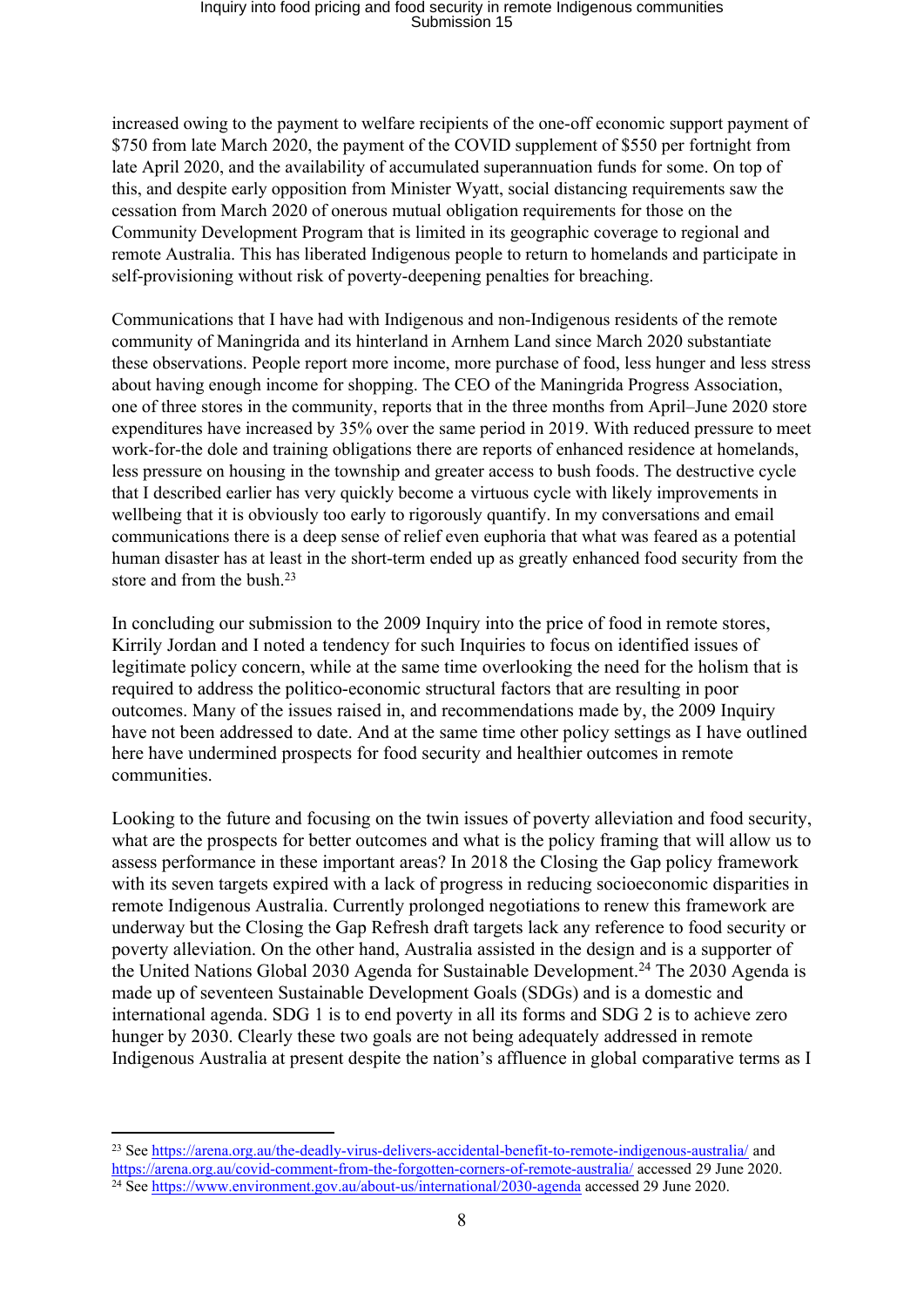have outlined in an assessment elsewhere.<sup>25</sup> Both these goals are very pertinent to this Inquiry's focus and highlight the challenges Australia faces if they are to be addressed in the next decade, especially in remote Indigenous Australia.

The COVID-19 pandemic has demonstrated what can be done when there is a crisis and how governments can find billions of dollars overnight to address critical problems. Arguably the crisis in remote Indigenous Australia preceded the COVID-19 pandemic, but unless bold steps are taken that crisis will continue, even if and/or when a vaccine for the pandemic is available. The Prime Minister articulates a need for Australia to 'snap back' to the status quo before COVID-19, but this would be a disaster for remote Indigenous Australia. Simone Casey has recently described the return to Work-for-the-Dole and mutual obligation for those on Jobactive post-COVID as a timebomb.<sup>26</sup> It will be far worse for those in remote Australia subject to the more onerous Community Development Program, alongside proposals to stop paying the COVID income supplement in late September, it will mean less income, less freedom and more food insecurity again. Indigenous people with whom I have raised this prospect are deeply concerned that any 'snapback' will result in more hunger, more food insecurity and more stress; and less time at homelands and on ancestral lands exercising native title rights to hunt, fish and gather for self-provisioning.

This Committee is presented with an opportunity to make a real difference to the lives of remote living Indigenous people; and to atone for some of the policy missteps of the last decade by all governments. The challenge that the Committee faces is how to make recommendations that are enacted in a timely way to ensure that rather than snapping back, we move forward. It is of special concern that moves already under way to reintroduce onerous mutual obligation requirements from 6 June 2020 and a commitment has been announced by the government to end the COVID 19 Jobseeker supplement in late September 2020, a month before this Committee is scheduled to report. In my view some urgent early reporting to the parliament by this Committee is required to question the inevitably deleterious consequences of these proposals to remote living Indigenous people (and others).

Using my tripartite framework, I make the following recommendations for the Committee's consideration.

- 1 The price of food at stores in Indigenous communities in remote and very remote Australia will inevitably be higher than in urban centres for structural reasons. But there is also high variation evident between stores that cannot be explained just by size or remoteness. It is recommended that a study is sponsored by the Australian government to identify the factors that explain of stores best practice in relation to food prices. It is also recommended that the 33 recommendations in the report *Everybody's Business Remote Aboriginal and Torres Strait Community Stores* published eleven years ago are revisited by the Committee to see which have been implemented, which have been ignored, and why, and which remain relevant.
- 2 If empirical evidence of unethical price gouging is reported in this Inquiry, it is recommended that the Australian government provide communities with legal

<sup>25</sup> See Altman JC 2018. 'Indigenous policy' in *Australia, Poverty and the Sustainable Development Goals*, Academics Stand Against Poverty Oceania available at [https://apo.org.au/sites/default/files/resource-files/2018-](https://apo.org.au/sites/default/files/resource-files/2018-10/apo-nid197101.pdf) [10/apo-nid197101.pdf](https://apo.org.au/sites/default/files/resource-files/2018-10/apo-nid197101.pdf) accessed 29 June 2020.

<sup>&</sup>lt;sup>26</sup> See [https://percapita.org.au/wp-content/uploads/2020/06/Mutual-Obligation-after-COVID19\\_FINAL2-1.pdf](https://percapita.org.au/wp-content/uploads/2020/06/Mutual-Obligation-after-COVID19_FINAL2-1.pdf) accessed 29 June 2020.